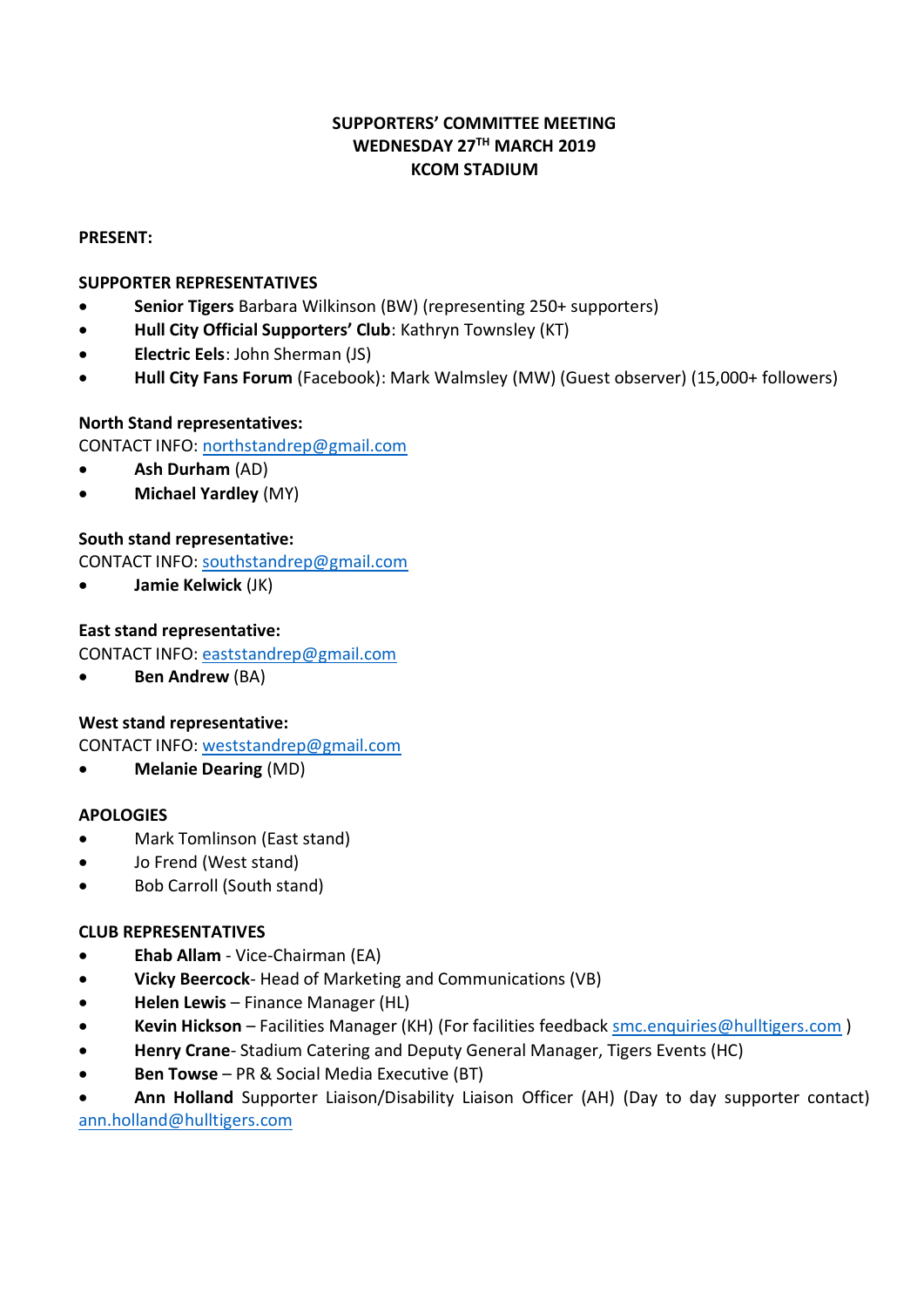### **INTRODUCTION**

VB welcomed the members to the committee meeting and thanked them for attending. VB also thanked members for attending the productive 1-to-1 meetings throughout the season.

#### **PREVIOUS MEETING ACTIONS DISCUSSION AND RECAP**

**(FULL UPDATE IN APPENDIX, AS SENT OUT WITH THE AGENDA)**

### **FACILITIES**

# 1. HOT WATER IN THE STADIUM

KH states that a new boiler has been installed in E9. KT adds that comments have been made on the improvements in hot running water in the ladies' toilets.

BW says that there are still issues in the South Stand toilets. KH apologises and adds that the upgraded system will be rolled out across the stadium.

LEGIONELLA TESTING: MD enquired about water tests done in the stadium. KH confirms that testing is performed annually on the facilities, coupled with random tests throughout the year to ensure that toilet facilities are at the required standard.

# 2. SOUTH STAND CAR PARK

BW states that vehicles are leaving the South Stand car park before the 15-minute period given to allow fans to vacate the stadium. JS says that he does see stewards attempt to stop vehicles moving. **ACTION**: KH to look into vehicles moving directly after matches in the South Stand Car Park.

# 3. DISABLED FACILITIES

VB states that following on from feedback from a survey carried out with disabled supporters, there is now a Changing Places toilet facility at the stadium, and in addition to this a safe and warm space for disabled supporters to watch the match should the need arise. Disabled supporters will still be able to watch the match via the televisions provided. AH also adds that a sensory room will be available soon.

### 4. OTHER

BA says that introducing card payments in the concourses has drastically improved queue lines. HC says that 95% of transactions are card now.

### **NEW WEBSITE**

VB states that a new website is in the pipeline and a replica site has been built, but says to bear with the club as it works to complete the new website.

VB says that a new URL will hopefully be launched with the new website, and believes the most suitable url would be [www.hullcity.com](http://www.hullcity.com/) . The Club remains hopeful and optimistic that conversations with this can move forward with relevant parties.

MY says that hullcitytigers.com still irritates fans and agrees that getting the hullcity.com domain would help build relationship with fans but stresses he believes the Club will 'never get it'. VB acknowledges this and remains hopeful.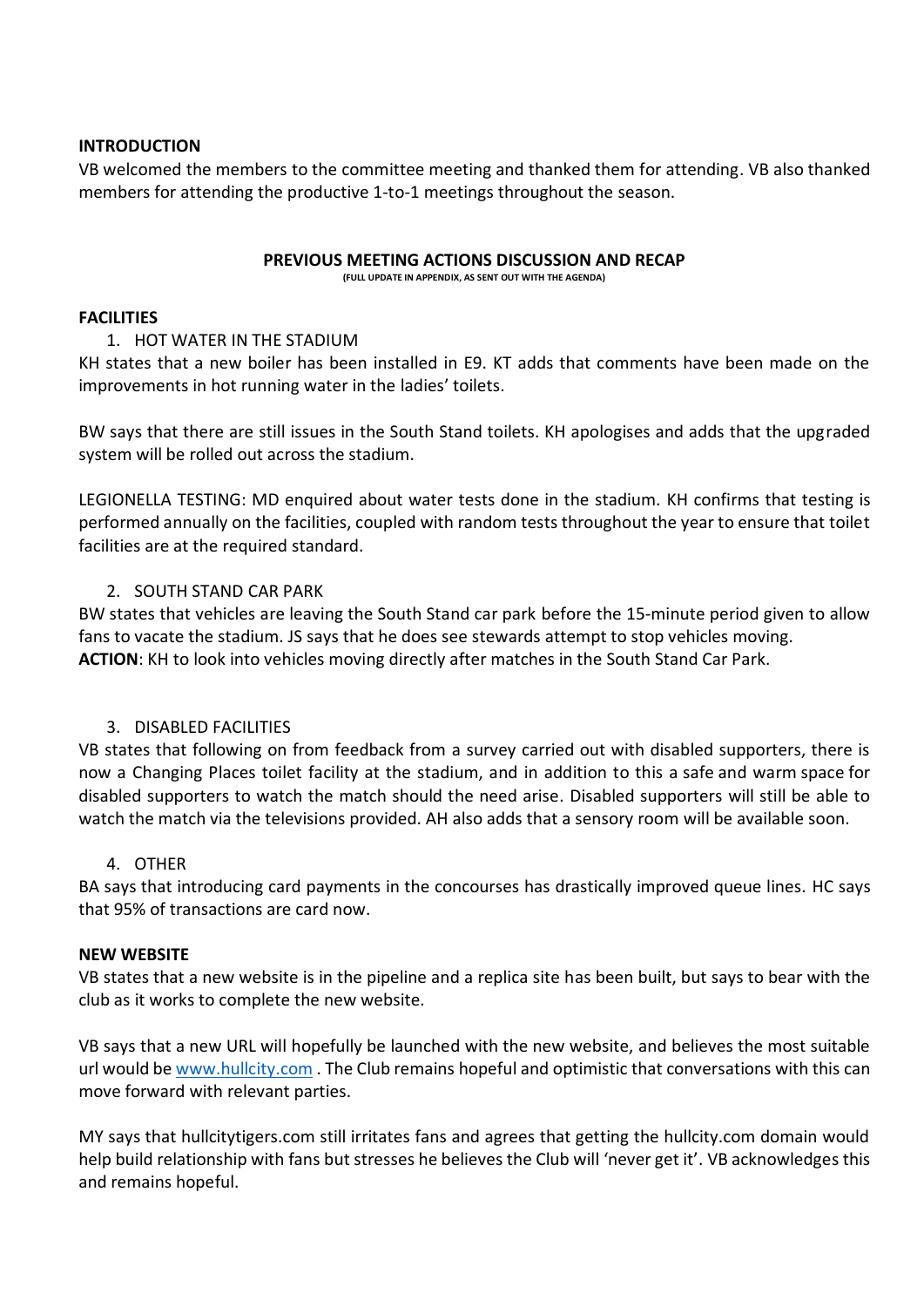### **HALL OF FAME**

VB states that the Player of the Year Awards will feature a Hall of Fame award and the Club are exploring possibilities of a Supporter of the Year award for fans to vote on through social media.

VB says that last year's Hall of Fame awards was a launch event, stating that selecting five players per year for the award would not be sustainable and would look at one player per year moving forward.

### **CONTACT INFO FOR STAND REPS**

VB says that email addresses for stand reps are published on the website and in every matchday programme.<https://www.hullcitytigers.com/fans/supporters-committee/>

VB and BT agree that posting Stand Rep email addresses on Social Media would be beneficial if the Stand Reps agree with this. VB notes previous concerns about occasional volatility on social.

### **EAST STAND CLOSURE RUMOURS**

VB categorically confirms that East Stand closure is rumour and to ignore it.

# **AGENDA COMMENCES**

### **GENERAL CLUB UPDATE:**

# **1. CLUB SALE / OWNERSHIP**

### CLUB SALE UPDATE

EA states that nothing has changed and that the club is still for sale and says that the valuation of the Club is fair.

MD & MY ask if the asking price of the Club is in-line with the debt levels. EA states that it is roughly the same but that the Club tries to align the level of debt to the value of the Club and the squad value, and that these items are always factored in the spend and planning.

EA states that any potential takeover is likely to be next season. EA confirms that talks are ongoing with new parties, but that these talks are in the early stages.

EA states that if players were to leave, the Club value would drop and more people would be able to afford a lower price, but says that it works both ways and that if top-quality players come in, the price of the Club would rise accordingly.

### PLAYERS AND MANAGER CONTRACTS

EA states that he will not unsettle the squad and coaching staff by discussing player contracts whilst there are still eight games to go and we still have a chance of getting into the top six.

BA asks if EA can discuss coaching contracts. EA states that for the same reason, the Club will not publicly discuss coaching contracts with eight games to go, but that discussions are happening in the background.

EA says that the Club do have contract conversations with agents in the background, but nothing for the public domain at this stage in the season.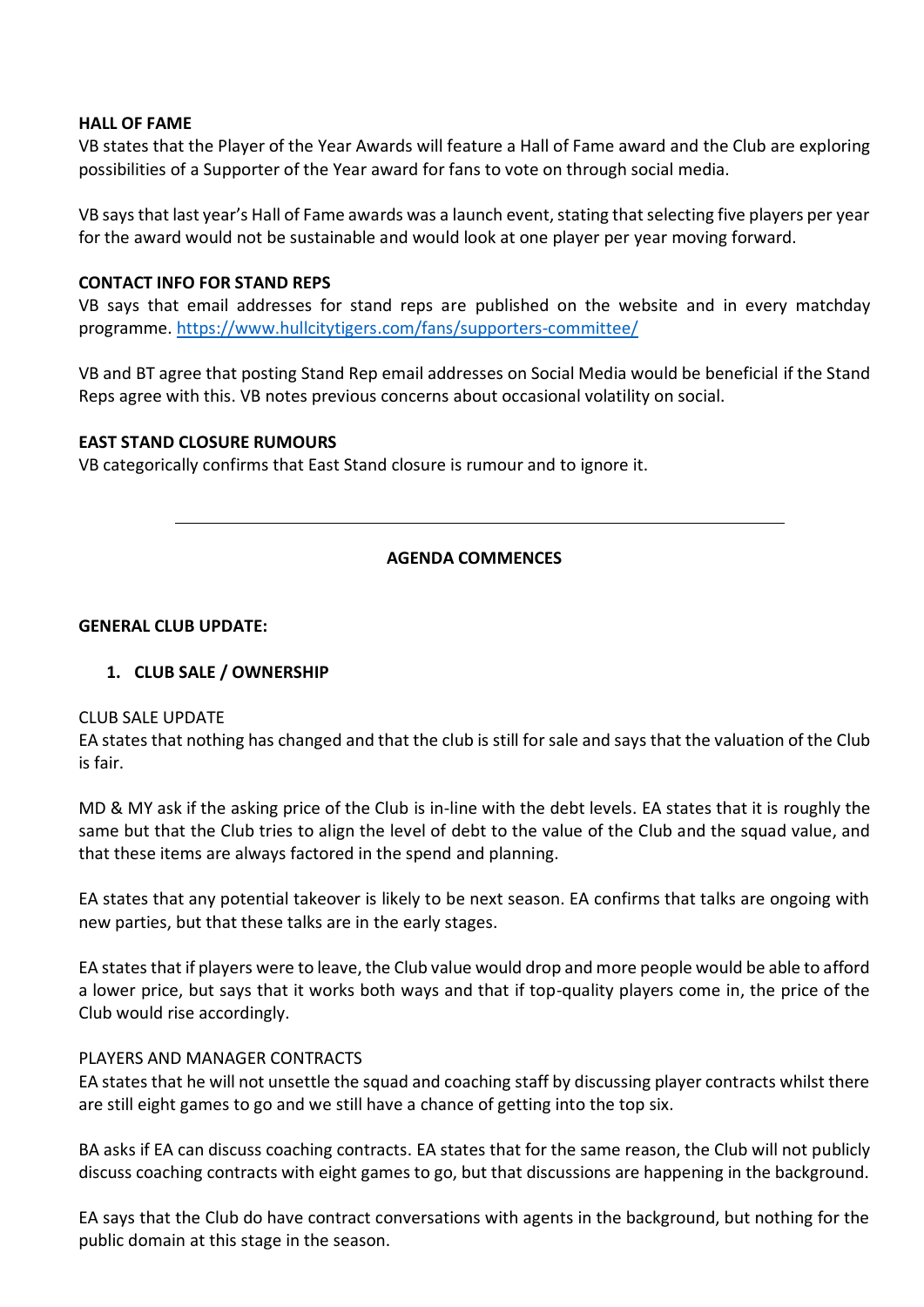BA asks if the coaches are involved with recruitment. EA responds that the coaching staff have made a list and it is now with the recruitment team to find the players, leaving the coaching staff to focus on football.

EA states that the staff know how the Club go about recruitment and they are aware of what is going on in the background and that the staff have meetings about recruitment with the recruitment team and the Vice-Chairman.

JK queries whether there is a salary cap in place. EA states there is no salary cap.

# **2. CREST ROLLOUT PROCESS**

VB states that the Club is well underway with the crest overhaul having already completed numerous site recces to update the different sites. the Club will also be using the crest rollout to modernise the look and feel of the Club across the sites.

VB states the Club will roll out the crest from the first communication about the 19/20 season and preseason, this will likely be May time, and should be completed by the end of the Summer with the caveat it is a mammoth job and no doubt there will be a transition period to get ALL crests updated elsewhere. Please feedback after August if you are still seeing the old crest anywhere.

JK asks if it would be possible to play in the new kit during the last game of the season. EA says this would not be possible due to the timings of the kit arrival this season but something we may be able to look at in the future.

AD comments on the involvement of fans in the crest redesign process and how it gave fans the chance to be involved in a once-in-a-lifetime experience.

# **3. FACILITIES- STADIUM CONDITION**

# CLEANING AND FALCONGATE

KH states that kiosks and entrance stairwells have now been installed with bird spikes in an ongoing attempt to manage the bird issue, but Falcons are a protected bird and there isn't much that can be done to move them. SMC have been in consultation with the RSPCA who referred SMC to the RSPB, DEFRA, the Wildlife Crime unit and a rep from the Falconry Services who have visited the stadium to advise on what can and can't be done to help navigate the persistent and unpleasant mess the falcons seem to be making.

KH states that the complaints have come to their attention and is now working on an action plan with the cleaning agency to review the cleanliness of the seats and the wider stadium.

BW states that West Stand seats are dirty and cracked.

KH says that the cracked seats are being reported by stewards in their post-match report and they are replaced as and when these are reported. If supporters feel this isn't happening, please feel free to report it by using the facilities email address. (see page 1 for contact email address).

AH states that fans are able to notify the Club through email or alerting a steward.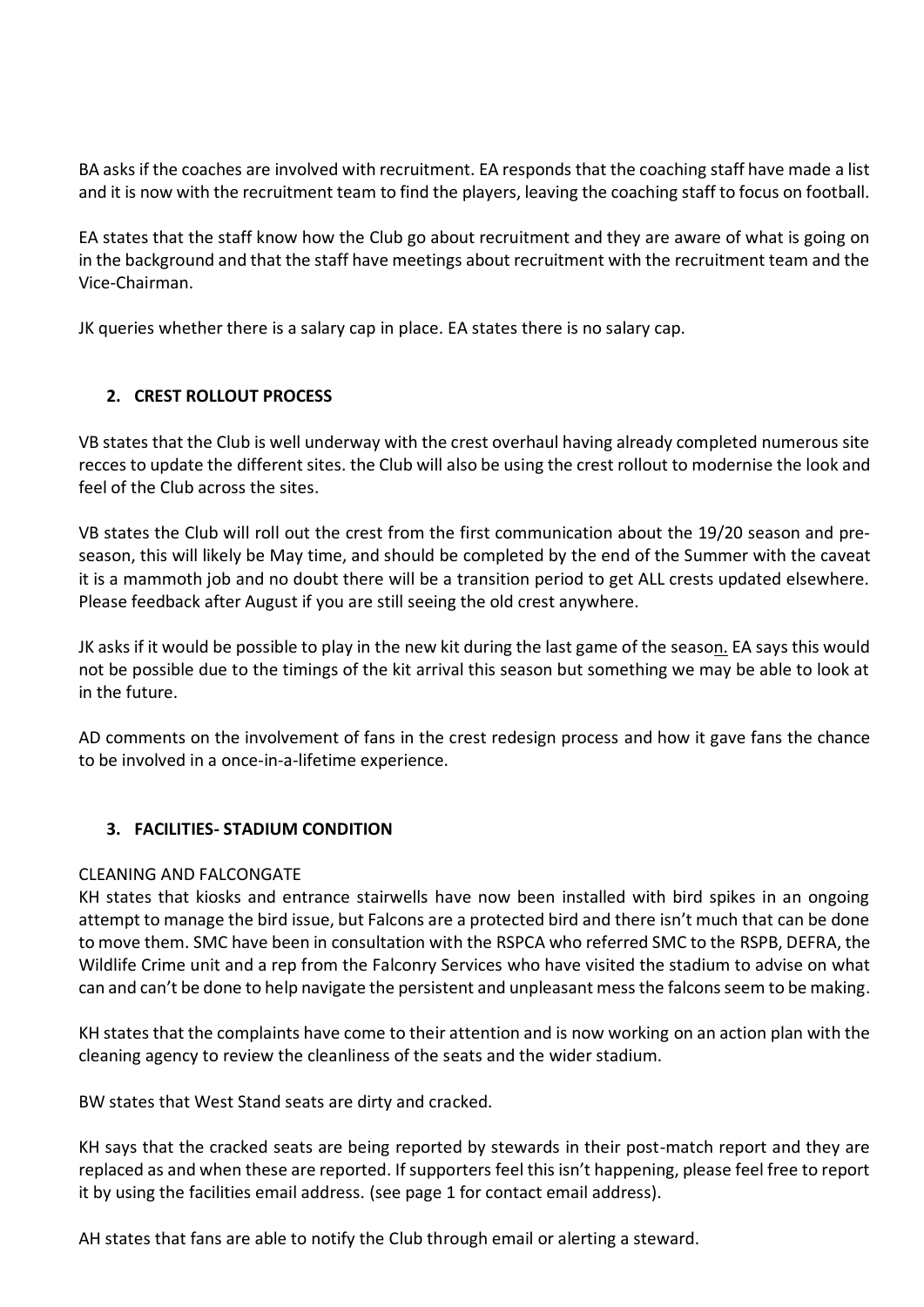**ACTION:** BT to post the facilities contact details on Social Media so people can easily report any facility issues.

#### LEAKING ROOF

MD complains of the leaking from the roof.

#### TOILETS

KH states that work is ongoing in the toilets. Boilers have been fitted and mirrors have been added to some toilets. Litter sweeps, bin emptying and other cleaning procedures are in place pre and post-match.

#### STADIUM MAINTENANCE AND UPGRADES

EA states that it is a big stadium and SMC spends a lot of money on maintenance, in the last season alone over £1 million has been spent on upgrades and repairs throughout the stadium.

BA notifies that posters are ripped out of the male toilets in the East Stand.

#### **FALSE ALARM- BIRMINGHAM CITY MATCH**

VB states that this was a false alarm and it was identified as such within 30 seconds and it was immediately determined that no supporters were at risk.

VB also stated that this was a unique occurrence that accidentally triggered the alarm which has been isolated and will not happen again. VB states that the Safety Advisory Group (SAG) were completely satisfied with the procedures SMC have in place.

HL states that due to the unique accidental trigger, the alarm that was activated was not one that stewards were trained to deal with, but VB confirms that the stewards have a clear cue to jump into action in the occurrence of a real incident. EA further reassures the committee that the Club is further developing its stewards training following supporter feedback.

KH states that as with any occurrence of this nature, a full review is done of procedures, numerous meetings were immediately had with different internal and external stakeholders. This review was completed by the following Wednesday, and the Safety Advisory Group were completely satisfied with the SMC's procedures.

VB states that the concourse PA and tannoy systems had a complete audit in January 2019 and the system has been upgraded and 11 new speakers have been installed, but should there be any audibility issues still please report this to us immediately and we will get this looked into.

BW feels there should have been a quicker response from the Club.

VB states that there was only one enquiry to the Club over email regarding the false alarm and this email was immediately acknowledged by the Club. It was then responded to off the record once the behind the scenes meetings were completed and an approach agreed. This off the record response was to the Hull City Supporters Trust. VB goes on to state that due to the country being on severe alert, a decision was made that numerous stadiums had also decided not to release statements after false alarms, and disclosing particular details in public could make the stadium vulnerable in future. So therefore, for security reasons a formal statement was decided against. VB did however acknowledge BW and JS's feedback that vulnerable supporters would have benefitted from some reassurance from the Club with regards to the Club's stewarding operations.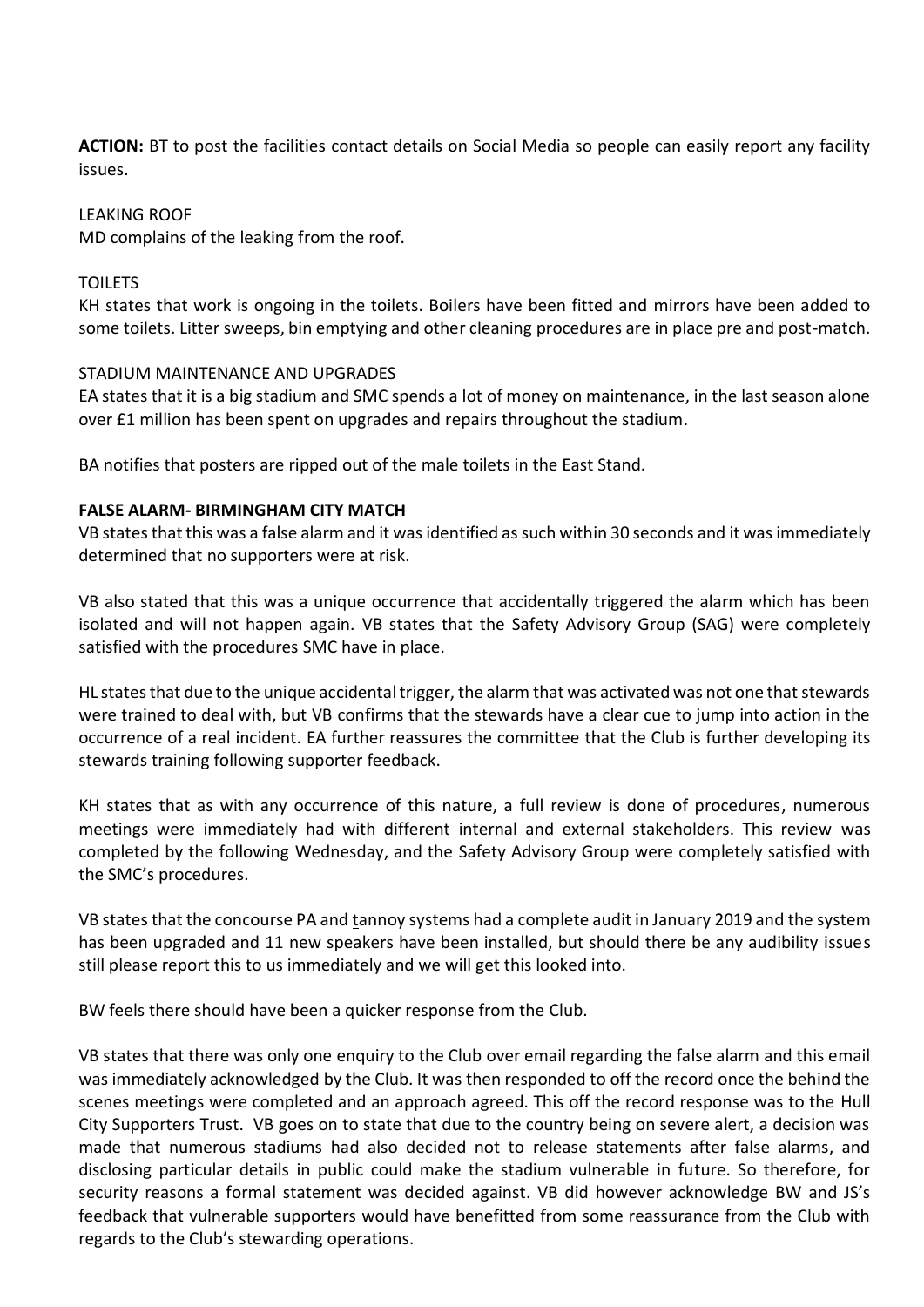EA adds that the questions presented to the Club were based on the confidential processes and in too much detail, and for security reasons the Club could not divulge that information.

EA adds that the questions asked were breaching the security protocol and the Club therefore took a defensive stance due to this.

EA also confirms that publicly releasing 'evacuation procedures' would also be against protocol, and this would make the stadium vulnerable. EA also went on to say that each possible incident has a different protocol, therefore ALL supporters are advised to take their direction from the stewards. EA takes onboard the feedback with regards to the stewards in the Birmingham City false alarm scenario, and reassures the committee that further training will be addressed as a matter of priority.

**ACTION**: EA AND KH to further develop stewarding training

BW feels that the bag checks aren't satisfactory. AD & JK feedback that the checks at their stands are rigorous, EA comments that wands have been bought a while back and should be being used, and asked the committee if they had seen them in use? The full committee confirmed that no-one had seen the wands/torches used on security checks at entrances.

**ACTION**: EA AND KH to address security checks

### **4. TICKETING**

### BENEFITS FOR CURRENT AND FUTURE MEMBERS

VB recaps on current benefits and adds that future benefits will follow, including a revamped Tigers Rewards scheme, App benefits, Partner benefits etc.

### CURRENT BENEFITS:

- 1. Annual ticket price saving of 40%
- 2. 20% average saving on Tiger Travel
- 3. Three exclusive Members events a year
- 4. Raffle access to exclusive Club events like Player of the Year
- 5. 10% Soccer School discount through Tigers Trust
- 6. Exclusive monthly Members competitions
- 7. Free access to U18 and U23 Academy league matches at the KCOM Stadium and Roy West Centre
- 8. Pre-Sales for away matches and cup matches
- 9. 10% rebate in points to spend in Tiger Leisure

### COMING SOON- WIP

- 10. Pre-Sales in retail for home shirts
- 11. Tigers Rewards is getting a facelift and complete review
- 12. We are working on an integrated points system for the concourse and on ticket purchases TBD
- 13. We are working on exclusive content options
- 14. We are working on whether our partners can offer discounts to our members
- 15. We are looking into the feasibility of having a car park/Members pass bundle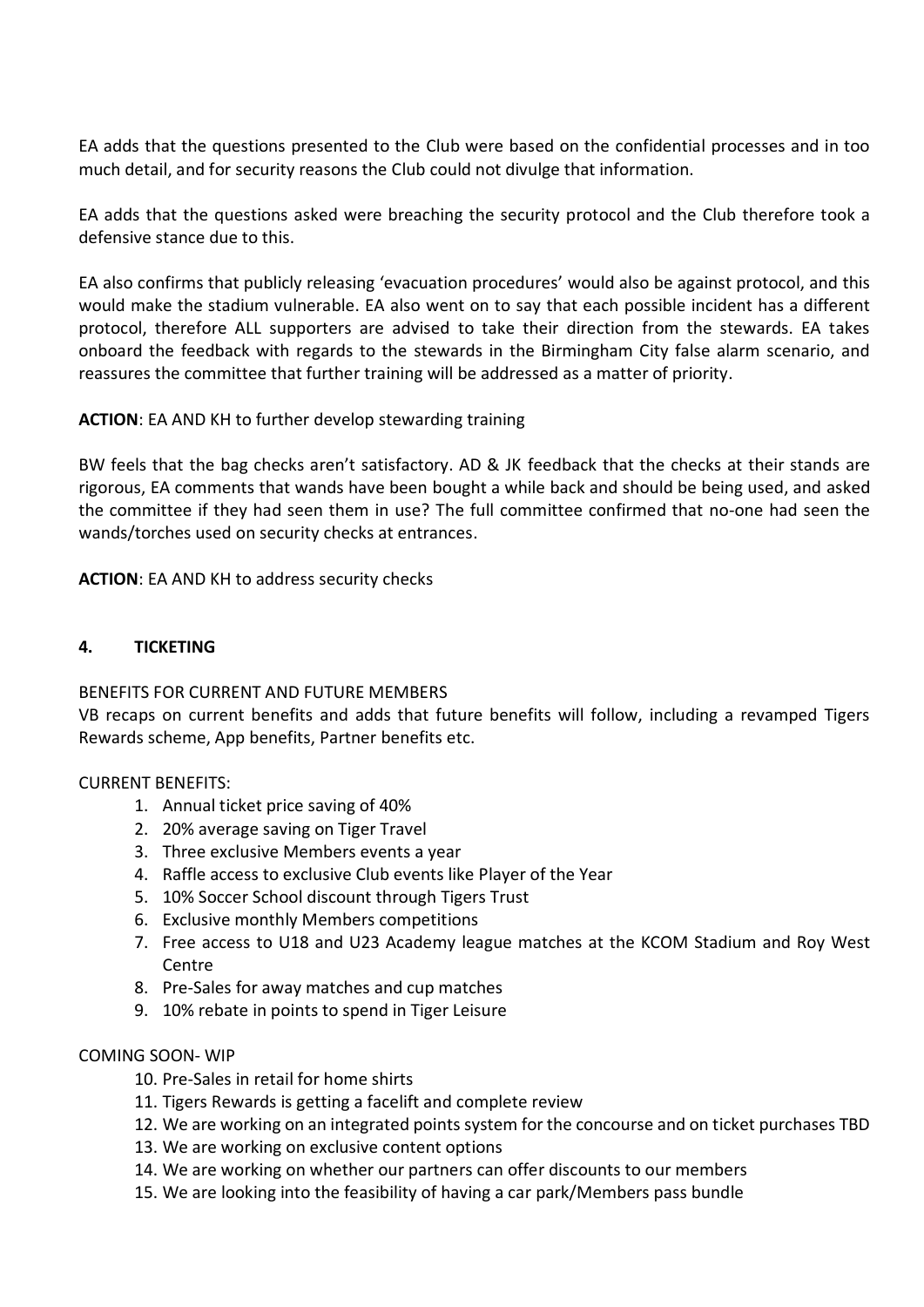VB goes on to reiterate that a supporter survey is coming up in the summer, and whilst her team do research on what other clubs offer as benefits, the Club would love to hear from the supporters about what they would most like to see as a Members perk.

#### **CONCESSIONS**

AD asks how the Club plans to introduce new members in. VB states that an announcement for a discounted membership for families has been signed off and is in the final stages before announcement.

EA states that the recruitment of fans is a wider issue, so the Club are discussing options other than the family discounts to introduce new fans.

BW asks if concessions will be brought back. EA says the concessions scheme will not return in the traditional form due to its nationwide failure in football with an aging demographic.

MY feels that the current system is failing due to low attendances. EA says that he can see the attendance levels and states that he is open to suggestions, but will not revert to a system that is acknowledged to be failing nationally.

EA says that the Club is listening and hence why the family discount membership option is being put in place, to allow families to attend for a cheaper cost.

EA also adds that he is fully open to suggestions from the committee and supporters for ticket models that aren't proven to be a nationwide failure, but also points out that dropping attendance rates are not just down to pricing, but mitigating factors outside the Club as well.

EA states that he believes a premium price should be in place for a one-off attendance, but stresses that the prices reduce with membership and consistent attendance through the Match Card scheme.

KT asks about the new family discounted memberships and asks if the scheme is based around children or around families ie would this include, say, her parents. EA says that the scheme is family-wide and not just specific to children.

AD asks if monthly payments are staying. EA confirms this.

KT asks if there will be reductions in place. EA states that the family discount is worthwhile and is further looking into member benefits/loyalty schemes.

MY enquires how long the Club thinks it will take for attendances to "bottom out" and begin to increase again. EA feels that the current system is not one that the Club can look to use well into the future, but thinks the current model is better than the national model.

EA adds that upon discussions with the Football Supporters Federation (FSF), the FSF said that the Club had a compelling argument with their current system and that there was no data to suggest that the national system was better than the Club's current system.

EA adds that the FSF acknowledge that the current nationwide system is failing other than at the likes of Manchester United and other similar clubs, but generally in football, the current national system is failing.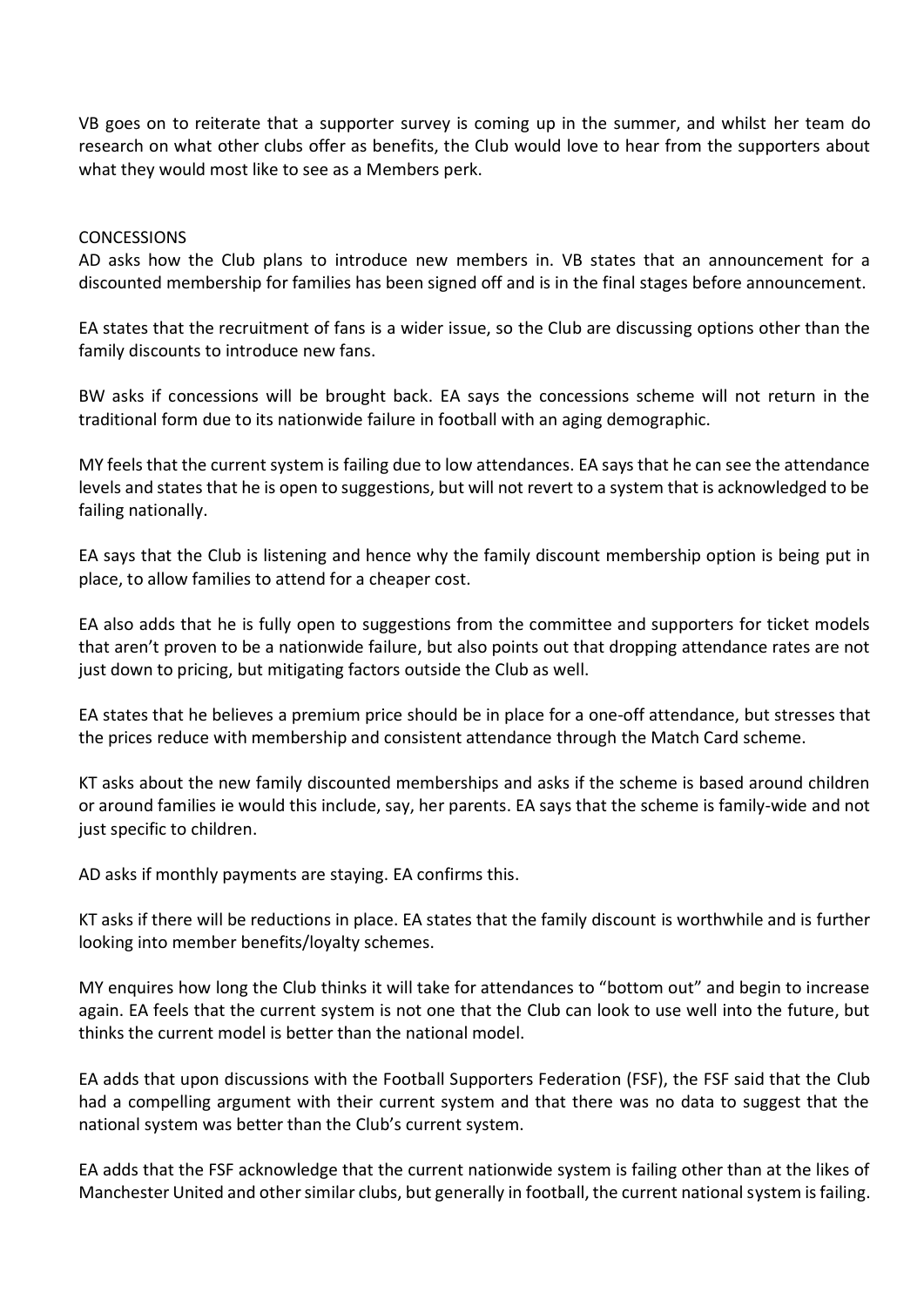EA also reveals that there will be a price reduction for memberships in the highest priced zone and states that the Club does take feedback onboard and is prepared to listen to suggestions to what could be a sustainable alternative and has a chance of working, other than the current nationwide failing model.

EA says that the Club thought their "no-show" rate was high at 15%, but upon discussions with other clubs, their no-show rate is as high at 20%. EA adds that he does speak to other clubs to try and gauge what is happening at this club compared to other clubs.

VB confirms that the announcements regarding pricing and family discount memberships will be made within the next month and that cancellation cut off dates etc had been factored into the timings of the announcement.

AD asks if the Championship will cap any ticketing prices. EA states that there is no ticketing cap in the Championship.

# MATCHDAY PRICING

### DISABLED SUPPORTERS

MY asks about disabled ticketing. VB states that the Club follows Level Playing Field guidelines <https://www.levelplayingfield.org.uk/about/>

JS states that he feels the current disabled pricing at Hull City is fair in the League.

### **5. Marketing**

### TIGERS TV – LIVE

VB says that the Club are aware of the recent issues surrounding Tigers TV streaming service. VB reassures that the Club are more than happy to provide refunds in the interim whilst the kinks are ironed out, and that the Club are in constant contact with Stream AMG the streaming integration company and Drunk Animal the web providers about the issues. VB states that the Club have fixed one major issue to do with streaming re the web page loading times by moving over to a new hosting server and stripping back the functions on the page, and the Club are working on other recent compatibility issues to do with player freezing. VB also goes on to acknowledge that the new app will help user experience with live streaming.

EA states that Hull City isn't the only club to be suffering with streaming issues with the league's widely used streaming integration provider.

VB states that when matches are displaced/rearranged to midweek, it falls to the home club to decide whether streaming will be allowed. If the Club makes the call to allow this, Sky are then allowed to broadcast via the red button. So on occasions the Club has made the call to not stream whilst the Club impatiently waits for transparency over Sky red button match viewing figures to understand how it may be impacting the match attendance.

VB states that the EFL rules dictate the Club to benchmark minimum pricing of streaming on Tigers TV. VB also reveals that the Club wanted to charge a much lower price but this was against EFL rules.

VB states that when the Club compared iFollow to going independent, iFollow couldn't commit to multiple camera angles for every game throughout the season nor local commentary, and as a result the Club chose to go independent despite the higher cost to ensure a consistent viewing experience for fans.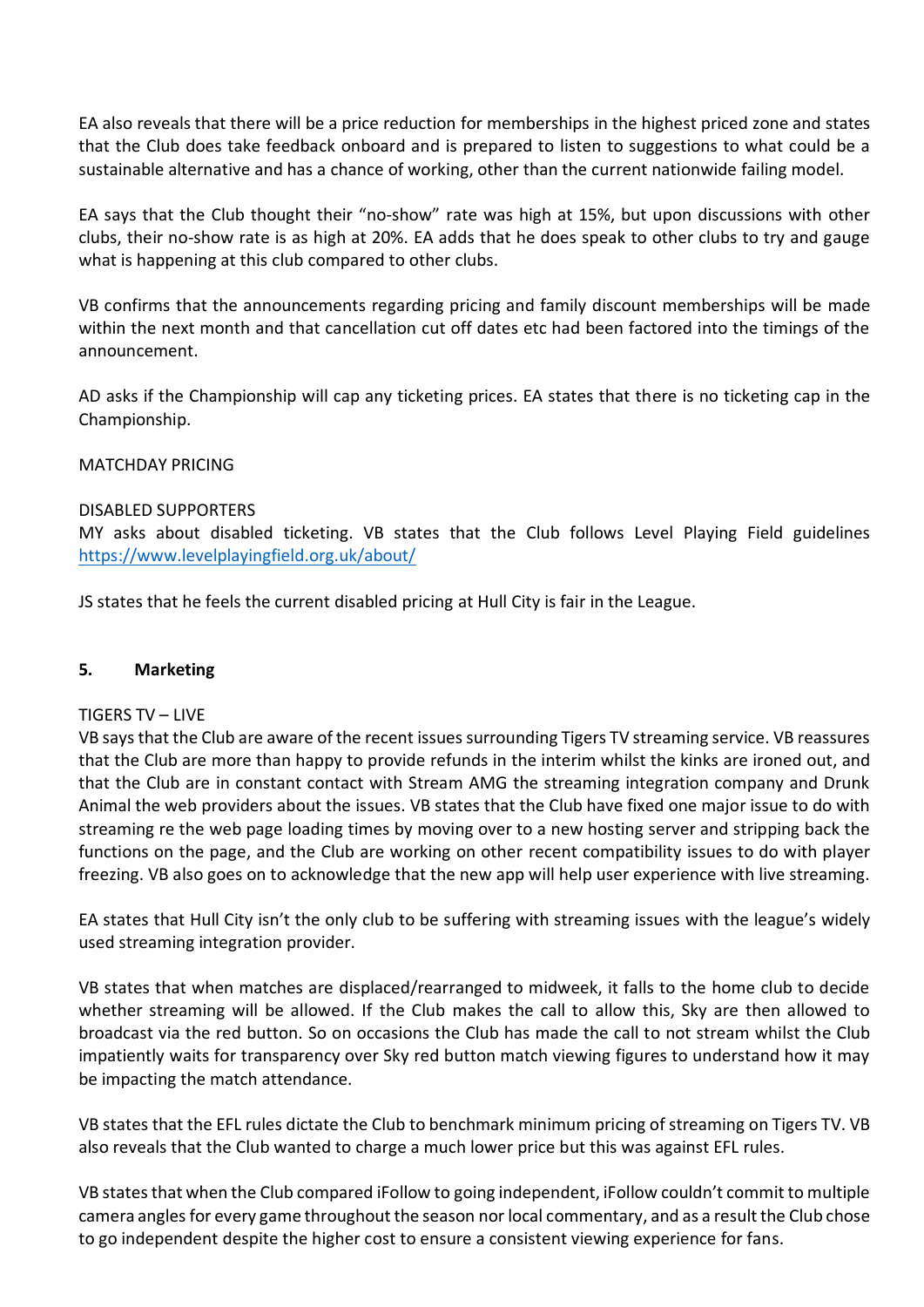VB confirms the Club are looking at revamping the Club podcast potentially with a partner in tow to help manage it, this would be a more behind-the-scenes style content with the players and footballing staff to get to know them a bit more.

# MATCHDAY EXPERIENCE / ATMOSPHERE

VB states that the Club are trying to bring local entertainers and musicians into the Club for matchday entertainment instead of looking at bigger national companies. The Club's policy is to try and work with local companies and local suppliers as much as possible across all areas of the business.

VB thanks the committee for their donations to the Hull Foodbank and recognised the donation record had been broken, and that we will continue to do Foodbank drops at key times. VB also states that the committee will receive a newsletter showcasing a snapshot of the work the Club has been doing in the local community in the last year.

BW feels there is no atmosphere before the game. EA states that the Club are open to suggestions but were criticised for previous ideas and attempts to create a better experience.

VB confirms that the Club are looking to improve the Dugout Bar experience for Members.

VB states that the Club do have a very healthy budget to build a great matchday experience for supporters and is open to suggestions on how to improve the matchday experience. VB encourages supporters to feed into the survey in the summer with their suggestions.

VB also encourages supporters to Opt-In so they don't miss out on feeding into the supporter survey. VB also confirms the Club will endeavour to ensure supporters who prefer offline communications have a chance to feed into the survey.

AD questions big announcements to be delivered on matchdays (eg. Norwich's Farke announcement). VB confirmed this would be dependent on the announcement and the people it may involve, but the Club are open to exploring this.

### MEMBERS EVENT

VB confirms the event has had a brilliant response from Members, and is now FULLY BOOKED. VB states that the Club are looking to do three Members events a year moving forward to add to the Members perks.

### PRE-SEASON OPEN TRAINING DAY AT THE KCOM IS IN THE PLANNING

VB says the Club are looking to try and fit in an Open Training Day again at the stadium during pre-season, and are currently working with the football staff with regards to suitable dates based on the pre-season schedule and post pitch renovations etc. The event would be open to all supporters and the Club are looking into potentially doing an exclusive Members aspect at the event. This is currently all dependant on dates with the first team so is still a WIP, but if the Club can manage to make the dates for this work, they of course will.

### PRE-SEASON TRAINING CAMP ABROAD

VB states that the pre-season camp is not confirmed to be in Portugal, other locations are also being considered, so not to book flights until the Club confirm, also confirmed the Club know how eager supporters are to get this info so they can book their flights and accommodation so she is chasing daily for this confirmation.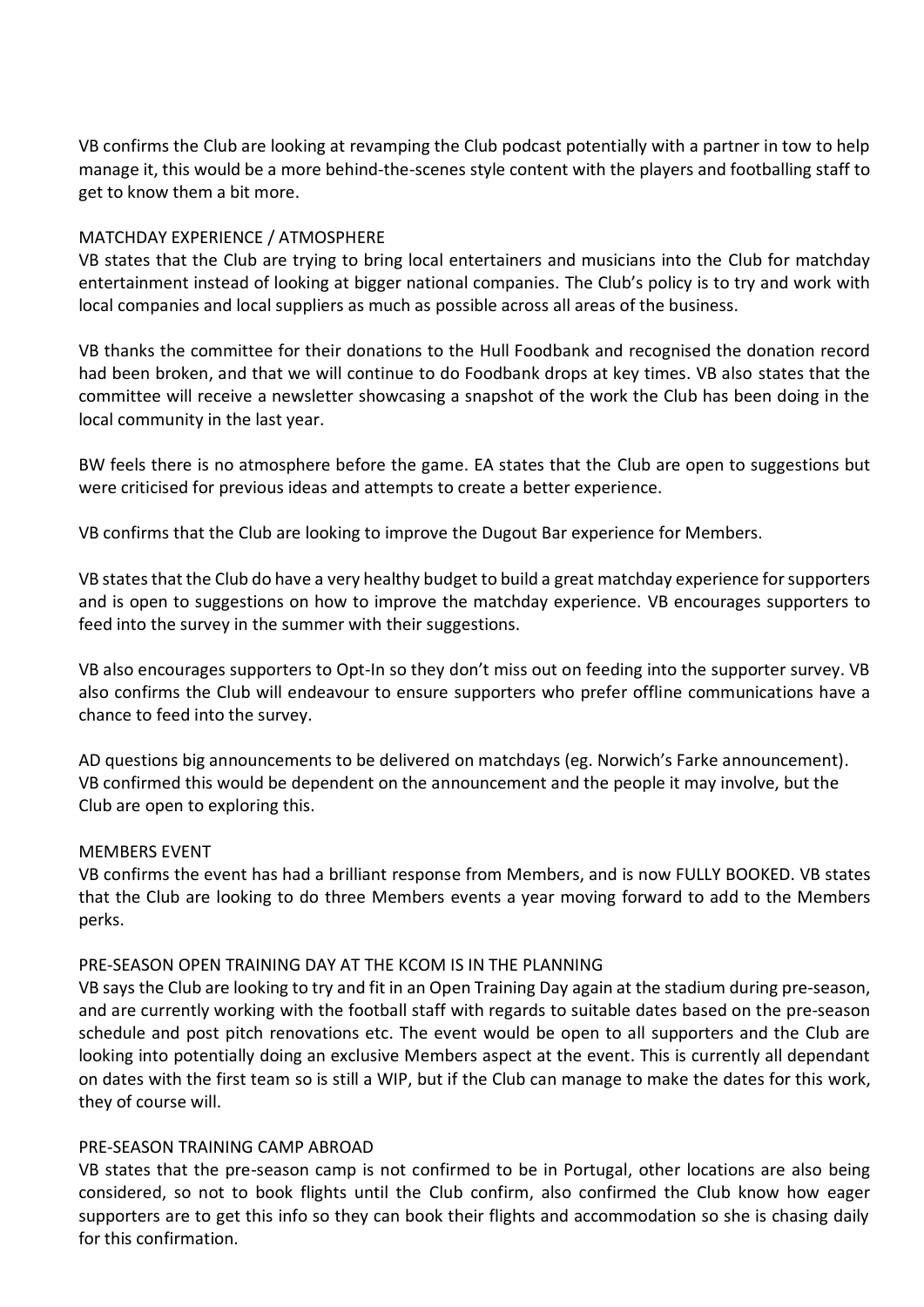# **6. AOB**

# COMMITTEE NEXT STEPS

VB states that the committee meetings will continue twice a year, but further individual meetings will happen much more frequently throughout.

JK emphasises the 1-to-1 meetings are very productive.

### SUPPORTER SURVEY

VB states that an extensive online survey will go out to supporters over the Summer, allowing fans to present their opinions and give their honest feedback to the Club. VB states that the Club want to receive the feedback in time to action any relevant changes before the start of the 19/20 season.

HL states that her team are currently ringing members.

EH & VB confirm that ongoing informal communications are continuing with HCST.

(MY & MD still to have individual meetings)

BW passes on feedback that people are transferring from stand-to-stand. EA confirmed the Club are looking at addressing this.

BW also passes on that stagecoach stewarding are not being manned properly. KH confirmed the Club will look into this.

Club staff thanked the Committee for their continued hard work and commitment and subsequently closed the meeting.

### **MEETING CLOSURE**

Archive re committee meetings here<https://www.hullcitytigers.com/fans/supporters-committee/>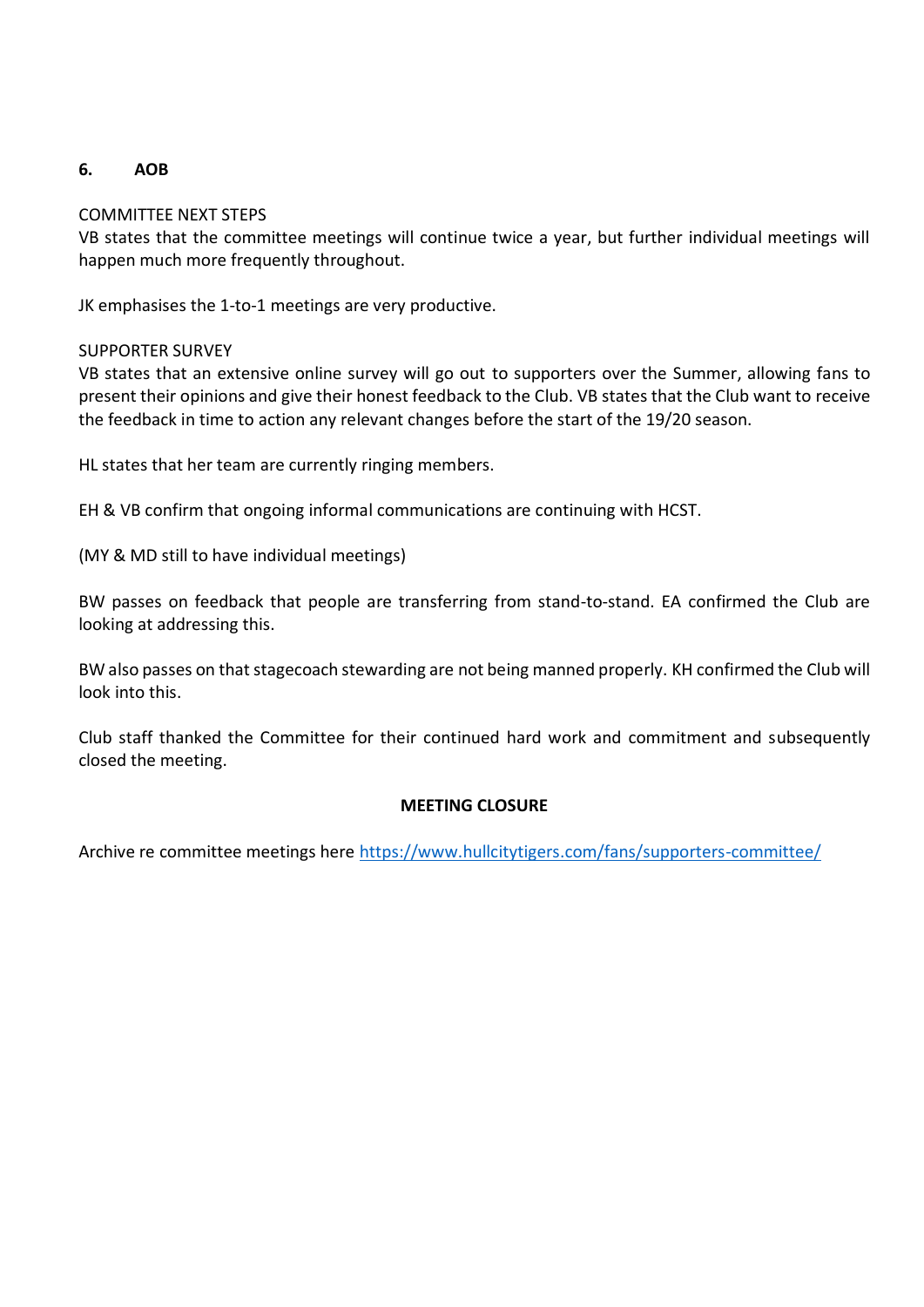# **NEXT STEPS:**

ACTIONS RECAP:

 Hull City to announce a family discount membership option in the next month, (please note cancellation deadlines have been factored in to the timings of this announcement)

 Now with the confirmed consent of the committee, Hull City will widely promote the Supporter Reps in addition to the Stand email addresses on social media (in addition to this info being currently online, and in every matchday programme)

Hull City to address the hot water issue in the South Stand

 Hull City to look into the request of opening the Pitch Side bar from 2.45pm for disabled supporters (discussions to be had around the away fans still being in there at this point)

- Hull City to review the poster spots in the East Stand toilets
- Hull City to review the cleaning set up at the stadium, whilst significant cleaning is being done, the Club will address the need for a cleaner stadium as a matter of priority
- Hull City to clear fallen branches in the South Stand car park after heavy winds
- Hull City to look into vehicle movement in the South Stand car park directly after matches
- Hull City to look into food and drinks offers for Members
- Hull City to look into playing Sky on the concourse TVs
- Hull City to contact Tigers Trust with regards to complaints about the disrepair of the Arena

 Hull City to look into EFL guidelines and speak to externals with regards to committee members staying consistent for more than one year

- Hull City to ensure Committee meetings are not during Half Term moving forward
- Hull City to actively promote the SMC facilities feedback email address
- Hull City will continue to evolve the steward training programme
- Hull City will address bag checks and ensure the search wands are being used

 Hull City will continue to work with Stream AMG and Drunk Animal to iron out any streaming and streaming compatibility issues

 Hull City will continue to have 1-to-1s with supporters in between the supporter committee. Regular feedback/dialogue from the reps is also encouraged throughout the season. This should go to [ann.holland@hulltigers.com](mailto:ann.holland@hulltigers.com)

 Hull City will continue to look at ways of engaging supporters whose preferred method of communication is offline

 Hull City will continue to work on a new website and hope to be able to acquire the hullcity.com url for its launch

 Hull City will be sending out a community newsletter to the Supporter Committee members showcasing the work the Club has done in the community in the last year

 Supporter reps to continue to communicate to their groups/stands that due to GDPR supporters must ensure they have 'opted in' to Club marketing to ensure they are receiving the Club updates/ At least two email newsletters are sent each week, if they are not receiving these they have likely not opted in to Club marketing.

 Supporter reps to communicate that there will be a big Supporter Survey taking place in the Summer with all feedback welcomed. Supporters are encouraged to take the time to give the Club their suggestions

 Supporter reps to feedback on the tannoy system if they are still having audibility issues following the recent upgrade of 11 speakers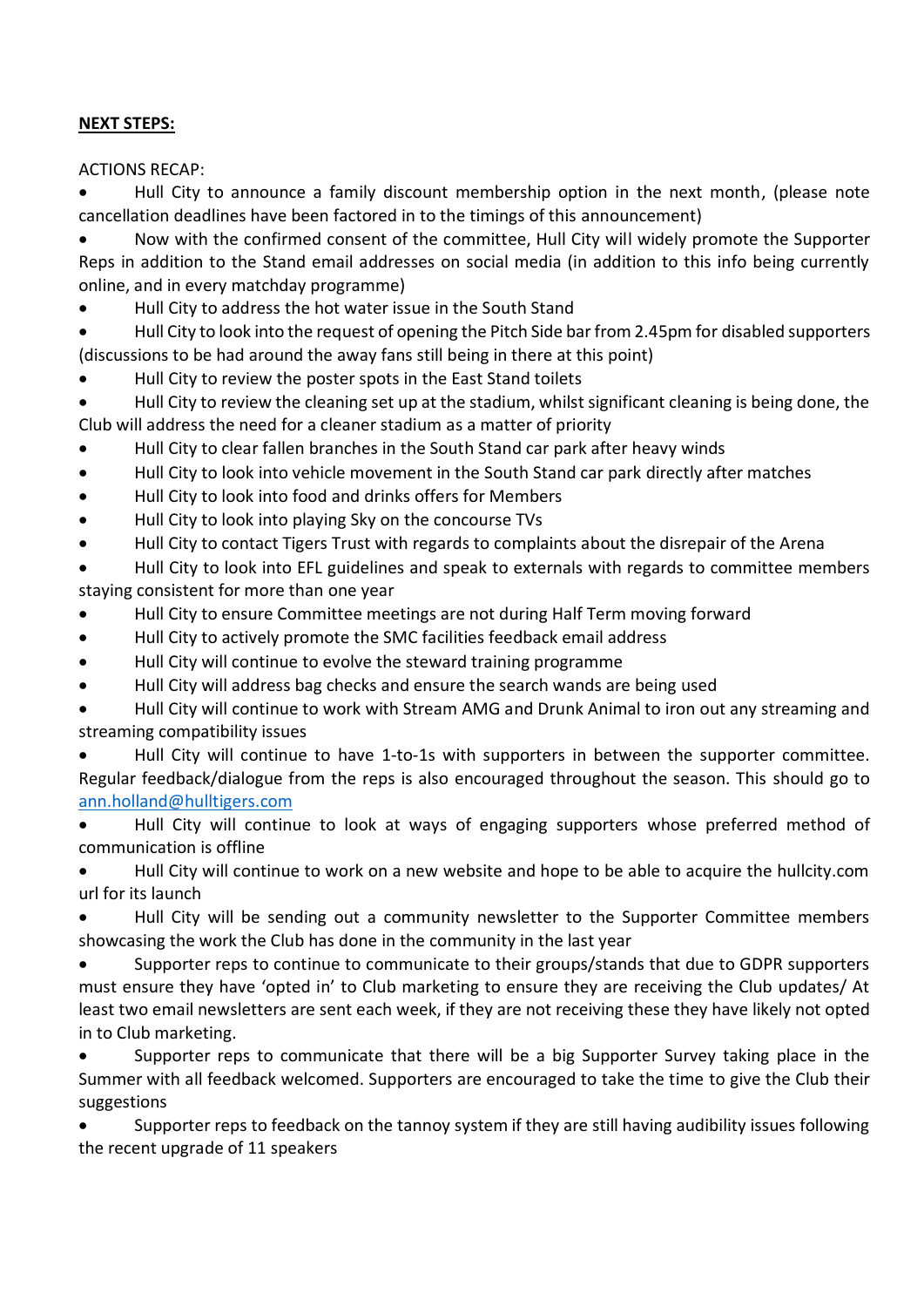### **APPENDIX:**

### **ACTIONS UPDATE FROM OCTOBER MEETING, SENT AHEAD OF THE MARCH MEETING FYI:**

### **UPDATE REQUESTED ON TIGERS TRUST CEO:**

### **Tigers Sport and Education Trust has announced Catherine Bishop as its new Chief Executive.**

Catherine, one of the founding directors at social enterprise EN:Able Futures CIC, joins the Trust in April and will be responsible for leading and managing the development and strategic direction of the charity.

With a background in social economic regeneration, she has spent her career helping others to access opportunities and reach their full potential, using her knowledge and experience to manage projects on both a local and national level.

Catherine was also assistant director at regional development agency, Yorkshire Forward, and national director for programmes at the National Youth Agency, where she helped change lives and build communities through a number of programmes including the National Citizen Service (NCS) programme which was collaboratively delivered through Newcastle United and Middlesbrough football clubs.

The new appointment comes after the Trust's previous manager, John Davies, stepped down to pursue other opportunities, following a successful 28 years running the organisation.

Catherine Bishop said of her appointment:

*"I'm very excited and feel extremely privileged to be offered the opportunity to lead the Tigers Trust at this time. Social health and wellbeing is incredibly important in creating vibrant and inclusive communities, and I look forward to leading the various Tigers Trust sports and education activities in support of this. There is huge potential in Hull and the East Riding, and I'm eager to explore what we can do in order to further support growth and regeneration in the city."*

#### Commenting on the Board's decision, **Chair Sean Royce** said:

*"We are delighted to welcome Catherine to the team and we look forward to her bringing in fresh, new ideas to further enhance the Tigers Sport and Education Trust. As a value-based leader, Catherine is an ideal fit for us, and with her unrivalled experience I am confident she will help the organisation go from strength to strength."*

#### **TICKETING**

As previously mentioned a ticket option is being worked on. The launch of which is coming very soon. It will involve discounted memberships for families. More details will follow in the next month.

#### **CLUB APP**

The Club is **very** close to announcing the details around the new app, our IT team are just finalising the testing phase before this is rolled out.

### **FACILITIES UPDATE:**

#### **HOT WATER IN REST ROOMS ON MATCH DAYS**

We have installed a new boiler system which we are currently still testing in E9. As it stands we believe it will meet our requirements and we look forward to being able to roll out the upgrade of several boilers throughout the remainder of the East Stand over the course of the summer. This will improve the hot water supply. In addition to this, all taps in the concourse are in the process of being upgraded and modernised to improve water flow.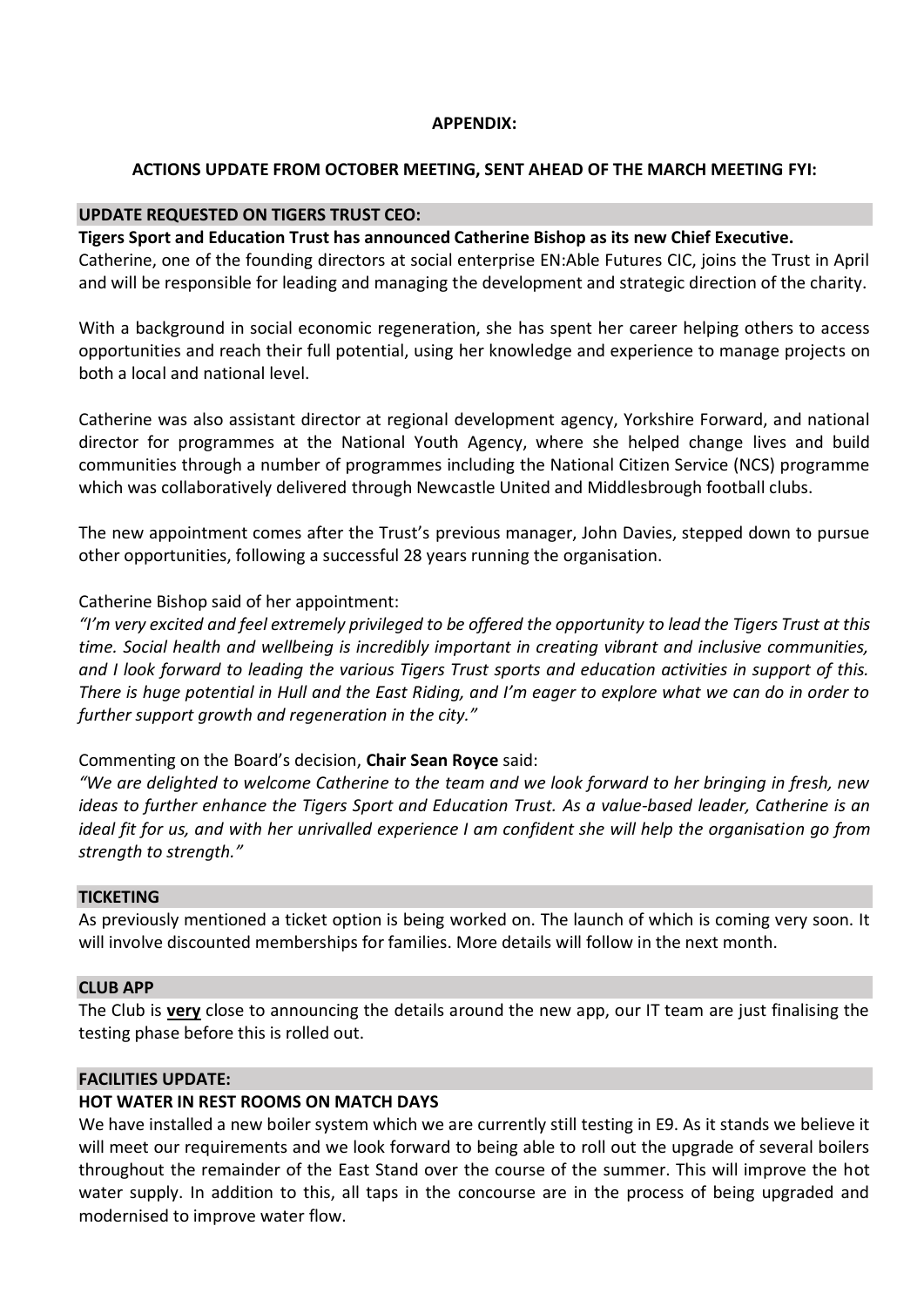### **DISABLED FACILITIES UPGRADE**

Following on from feedback from a survey carried out with disabled supporters, there is now a Changing Places toilet facility at the stadium, and in addition to this a safe and warm space for disabled supporters to watch the match should the need arise. Further upgrades to disabled facilities are also in the works.

# **UPGRADED LIGHTING AROUND THE EXTERIOR OF THE STADIUM**

Lights have recently been upgraded around the outside of the stadium to improve visibility.

### **WI- FI**

Conversations are ongoing with relevant external stakeholders on this topic.

# **TANNOY SYSTEM UPGRADE**

SMC have conducted a complete survey of the tannoy system in January 2019. 11 new speakers have been installed and adjustments have been made to the volume. The volume level is based on sound level regulations as dictated by Environmental Health.

# **BOLLARDS IN WEST PARK BEING TOO SHORT IN HIGH CROWDS**

This was escalated to Hull City Council's parks department and NPS Humber to look at making alterations as far is reasonably practicable. A meeting took place 2 weeks ago to move this forward including addressing the lighting in West Park. We will continue to update on next steps as and when we get this confirmation.

# **CAR PARK AND MATCH DAY TRAFFIC ON WALTON STREET**

A meeting took place a couple of weeks ago with the Hull City Council Highways to try and push forward the proposed SMC management plan, the plan subsequently had feedback and has now been updated. We can confirm that as of the home match against QPR the second entrance has been reopened to improve the flow of traffic entering the car park, and to ease traffic congestion.

### **CATERING UPDATE:**

### **COFFEE & HOT CHOCOLATE**

All of the hot drinks on the concourse are made with hot water. Each unit has one hot water boiler per shutter which we use to make all our hot drinks.

We only serve Douwe Egberts Black Coffee and have the mini cartons of UHT milk available for people to add as little or as much milk as they like. We have only had black coffee available for some years now.

Our hot chocolate came from a Swiss company who have ceased production recently of this product. We have replaced this with Cadbury's Hot Chocolate. There are still some of the Swiss hot chocolate around but within the next match or two, it'll be Cadbury's everywhere.

The hot chocolate does need a good stir and we provide wooden stirrers on the counters and shelves across the concourse for customers to use. The chocolate does sit at the bottom so staff are trained to encourage the customer to give it a good stir.

### **EXTERNAL CATERING**

This has been something that we've tried with a couple of local street food vendors when we were in the Premier League for almost two full seasons.